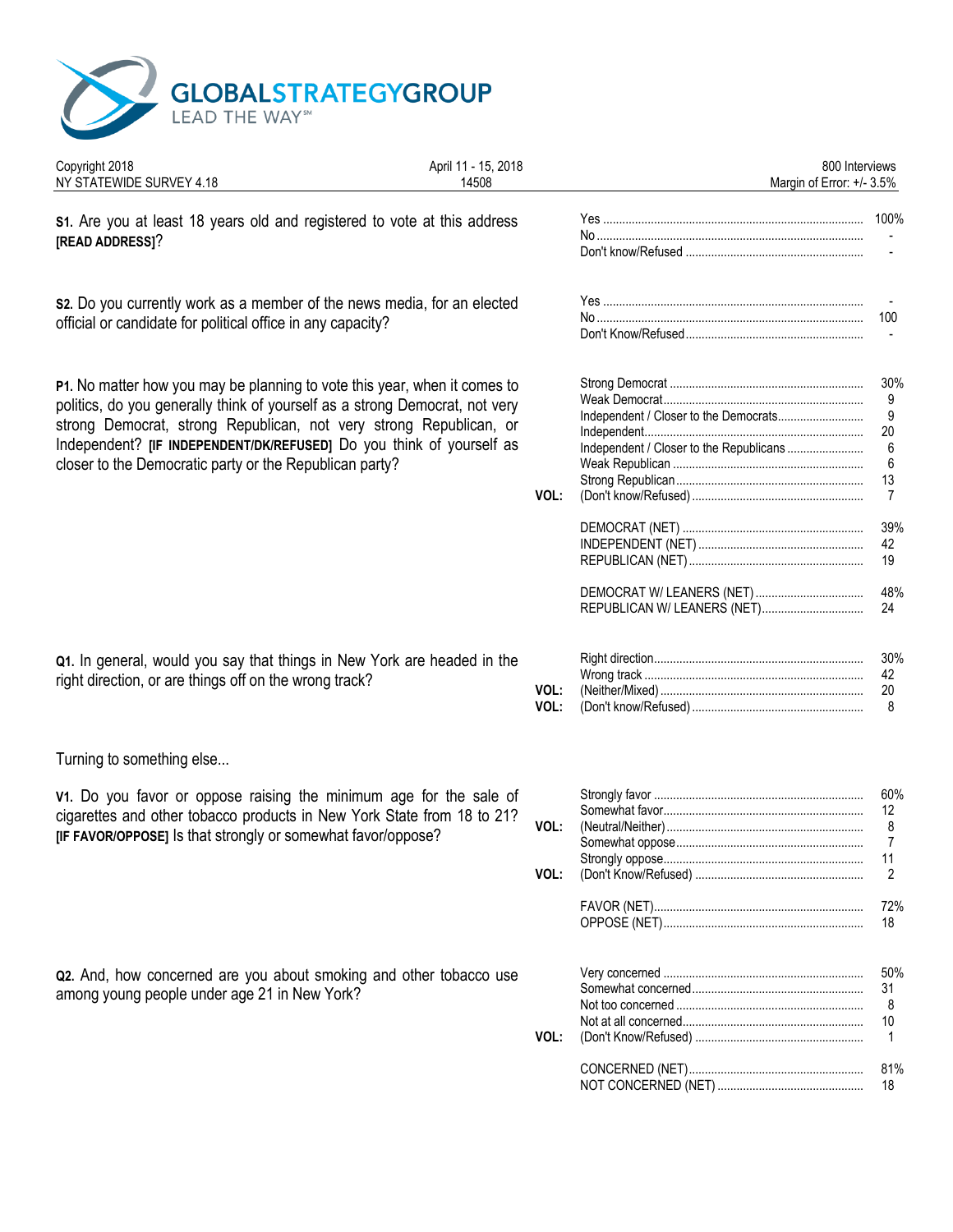Now I am going to read you one statement by supporters of the proposal to raise the minimum age for the sale of tobacco products from 18 to 21 in New York State and one statement by opponents of the proposal. Then I will ask you a question based on the two statements.

Supporters say that tobacco kills 480,000 Americans and more than 28,000 people in New York State each year. Since tobacco is so harmful, we should do everything we can to prevent tobacco use among young people, including raising the age of sale from 18 to 21. Big tobacco companies target kids and young adults because they know that 95% of smokers start before they turn 21. Five states and hundreds of cities have increased the age for the sale of tobacco because it will help reduce smoking and save lives.

Opponents say that raising the age for the sale of tobacco just goes too far. It won't work because kids will still find a way to get cigarettes, and it will infringe on the rights of legal adults. At the current smoking age of 18, young adults can vote and even join the military and fight for our country, so they should be able to purchase tobacco products if that is their choice. And raising the age for the sale of tobacco will hurt small businesses by lowering sales at thousands of convenience stores across the state, costing jobs.

**V2.** Sometimes in surveys like this, people change their minds and sometimes they do not. So, having heard this new information, let me ask you again: Do you favor or oppose raising the minimum age for the sale of cigarettes and other tobacco products in New York State from 18 to 21 **[IF FAVOR]** And do you strongly favor or somewhat favor **[IF OPPOSE]** And do you strongly oppose or somewhat oppose?

**Q3.** Still thinking about this topic, if New York State passes a law to raise the minimum age for the sale of cigarettes and other tobacco products in New York State from 18 to 21, would you favor or oppose including electronic cigarettes, or e-cigarettes, in that law? **[IF FAVOR]** And do you strongly favor or somewhat favor? **[IF OPPOSE]** And do you strongly oppose or somewhat oppose?

Somewhat favor................................................................................................ 11 ......................................................................................... **VOL:** (Neutral/Neither)................................................................................................ 7 ........................................................................................ Somewhat oppose................................................................................................ 9 ..................................................................................... Strongly oppose................................................................................................ 15 ......................................................................................... **VOL:** (Don't Know/Refused) ................................................................ 1 ............................................................................................................... FAVOR (NET)................................................................................................ 68% ............................................................................................ OPPOSE (NET)................................................................................................ 23 ......................................................................................... Strongly favor ................................................................................................ 52% ............................................................................................ Somewhat favor................................................................................................ 13 ......................................................................................... **VOL:** (Neutral/Neither)................................................................................................ 8 ........................................................................................ Somewhat oppose................................................................................................ 6 ..................................................................................... Strongly oppose................................................................................................ 16 ......................................................................................... **VOL:** (Don't Know/Refused) ................................................................ 5 ............................................................................................................... FAVOR (NET)................................................................................................ 65% ............................................................................................ OPPOSE (NET)................................................................................................ 22 .........................................................................................

Strongly favor ................................................................................................ 58% ............................................................................................

Now I have a couple of questions regarding your smoking habits if you consider yourself to be a smoker.

D350X. Which of the following describes your use of cigarettes?

| VOL: |                   | 9%        |  |
|------|-------------------|-----------|--|
|      | NON-SMOKER (NET). | 13%<br>86 |  |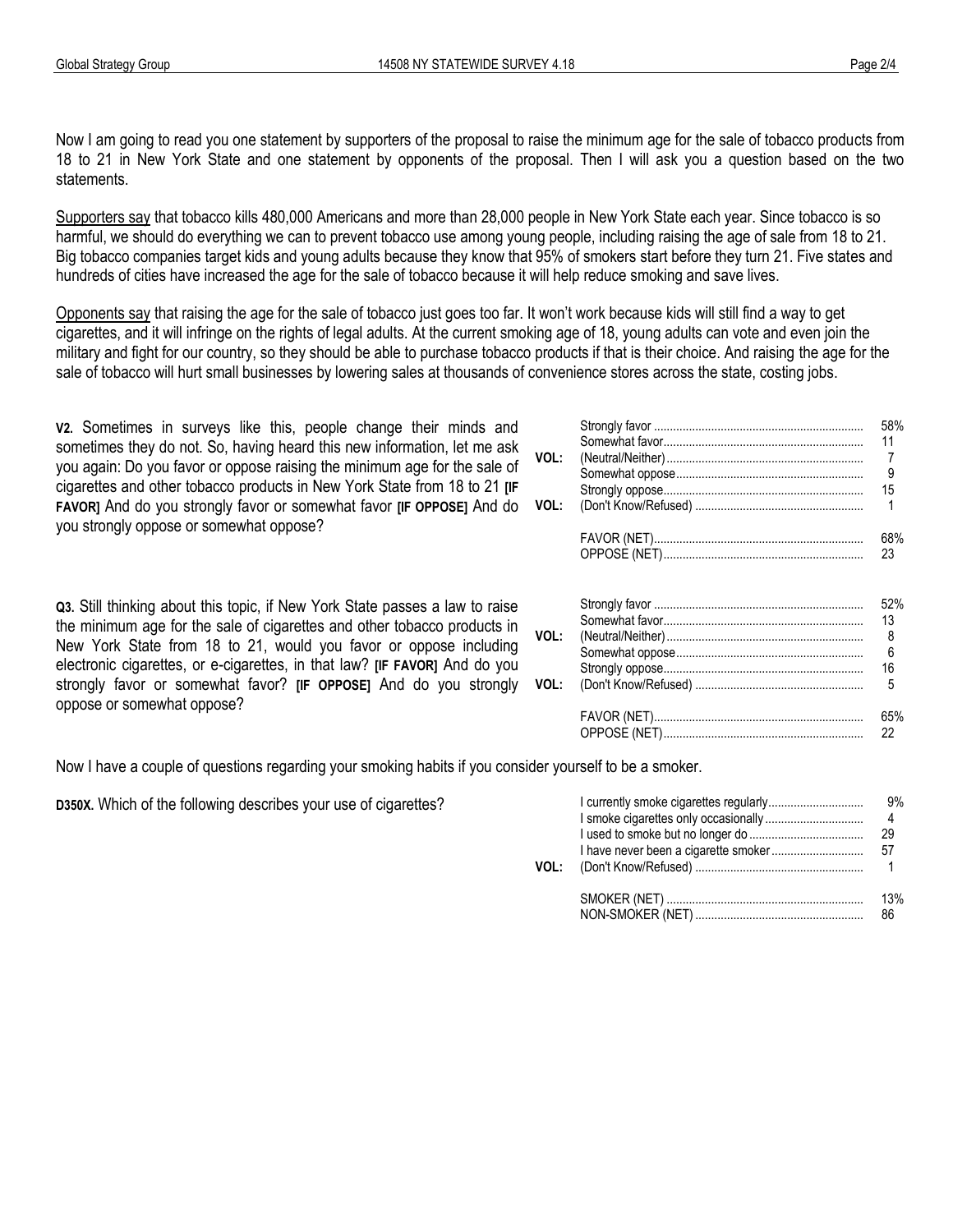| D350Y. [IF FORMER/NEVER SMOKER] And do you never smoke, or do you<br>sometimes smoke on occasion?               | VOL: |                                                                                                                                                                  | 95%<br>3<br>2                              |
|-----------------------------------------------------------------------------------------------------------------|------|------------------------------------------------------------------------------------------------------------------------------------------------------------------|--------------------------------------------|
| D350Z. Do you ever use any other tobacco products, such as e-cigarettes,<br>cigars, or chewing or spit tobacco? | VOL: |                                                                                                                                                                  | 5%<br>5<br>$\mathbf{1}$<br>88<br>2         |
|                                                                                                                 |      |                                                                                                                                                                  | 9%                                         |
| Derived Age ['REFUSED' ASSIGNED AGE FROM FILE]                                                                  |      | 65+………………………………………………………………………                                                                                                                                   | 17%<br>25<br>17<br>18<br>24                |
|                                                                                                                 | VOL: |                                                                                                                                                                  |                                            |
| D105. When it comes to politics, do you generally think of yourself as:                                         | VOL: |                                                                                                                                                                  | 13%<br>19<br>-31<br>17<br>-11<br>9         |
|                                                                                                                 |      |                                                                                                                                                                  | 32%<br>28                                  |
| D102. What is the last grade of school or level of education you<br>completed?                                  | VOL: | Graduated two-year college with Associate's degree<br>Graduated four-year college with Bachelor's degree<br>Obtained Master's, PhD, or other professional degree | 2%<br>20<br>2<br>12<br>14<br>27<br>20<br>3 |
| D106. What is your current marital status?                                                                      | VOL: |                                                                                                                                                                  | 50%<br>5<br>26<br>6<br>7<br>6              |
| Derived Race ['OTHER' AND 'REFUSED' ASSIGNED RACE FROM FILE]                                                    |      |                                                                                                                                                                  | 15%<br>67                                  |
|                                                                                                                 |      |                                                                                                                                                                  | 12<br>4                                    |
|                                                                                                                 | VOL: |                                                                                                                                                                  |                                            |